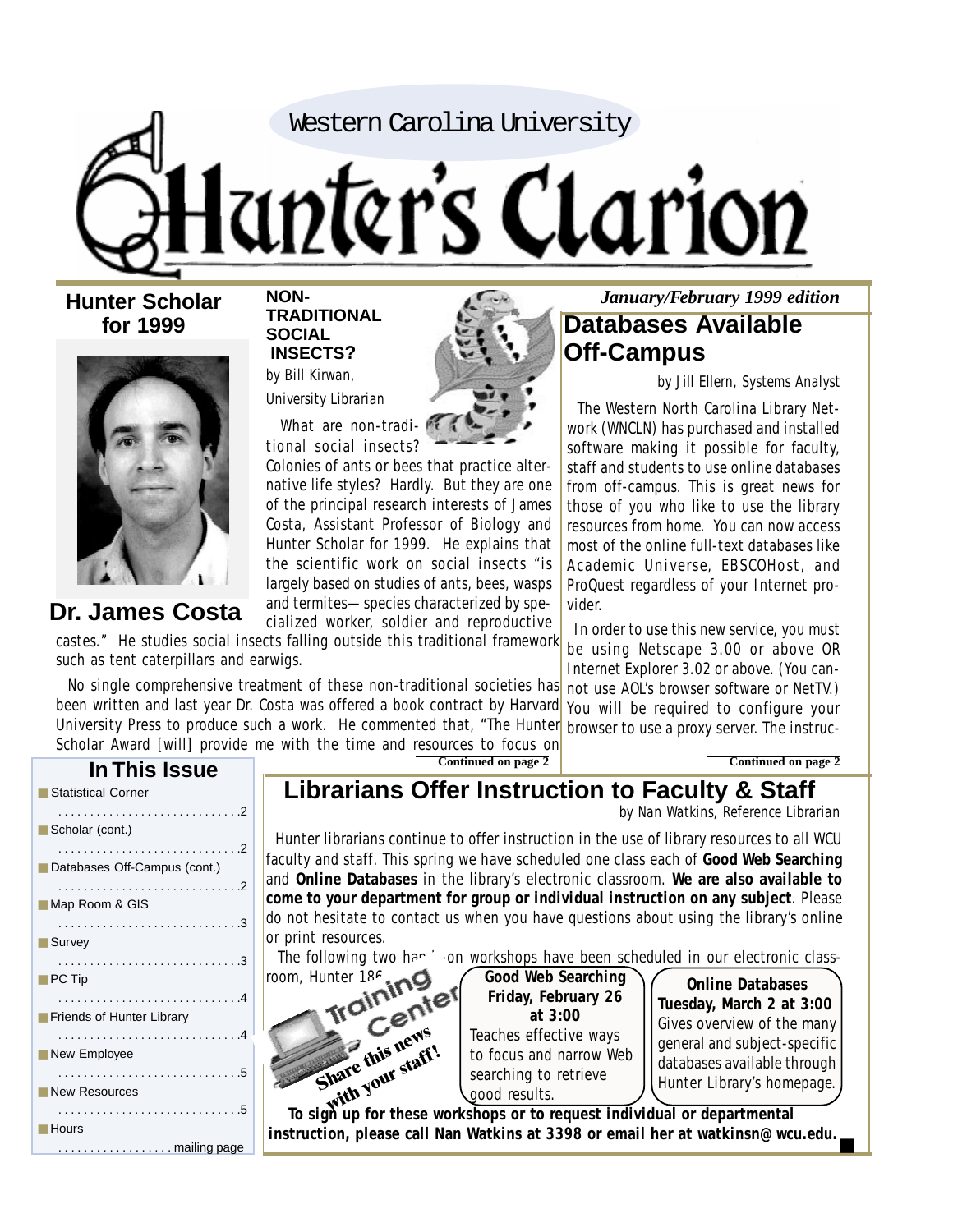STATISTICAL CORNER

Statistical information on the state of North Carolina is available from multiple state and federal agencies on the Internet. Over the next few issues we will be listing resources, some with Web sites, in various subject areas on



and Cities Statistical Information, compiled by

Alex Hess, Acting Librarian from the Institute of Government. For additional information on any of these sites or to suggest a recommenda-

tion for best sites, please call Nancy Kolenbrander at 7252.

# **North Carolina Counties & Cities Statistical Information**

**Old North State: State, County, and Local Information -** May 15, 1998

*Hunter Library*

#### **Elections:**

**North Carolina Manual,** N.C. Dept. of the Secretary of State, Legislative Office Bldg., 300 N. Salisbury St., Raleigh, NC, 27603-5909

(919-733-4098; Fax 919-733-4092) (issued every two years)

**Voter Registration in North Carolina,** North Carolina State Board of Elections *http://www.state.nc.us/SBOE/voterrreg.htm*

#### **Employment:**

**Civilian Labor Force Estimates (Labor Force/Employment/ Unemployment Rates)for NC Counties (Monthly 1990-**

**1998),** Employment Security Commission of North Carolina, N.C. Dept. of Commerce

*http://www.esc.state.nc.us/lmi/laus/clf/selcty2.htm*

**Civilian Labor Force Estimates (Labor Force/Employment/ Unemployment Rates) for NC Metropolitan Statistical Areas (Monthly Estimates 1990 - 1998),** Employment Security Commission of North Carolina, N.C. Dept. of Commerce

*http://www.esc.state.nc.us/lmi/laus/clf/selmsa2.htm*

**Current Labor Force/Employment/Unemployment Rates for N.C. Metropolitan Statistical Areas (MSAs) and Counties,** Employment Security Commission of North Carolina, N.C. Dept. of Commerce

*http://www.esc.state.nc.us/news/CTYRates.html*

■ **Map of County Unemployment Rates,** Employment Security Commission of North Carolina, N.C. Dept. of Commerce *http://www.esc.state.nc.us/lmi/images/unemprtc.gif*

#### **Hunter Scholar Continued from page 1**

...especially important components of this book project which rely heavily on computer database and print literature searches."

 The Hunter Scholar Award is a combined effort of Hunter Library, the Office of Academic Affairs and The Office of Research and Graduate Studies to support faculty research efforts. It provides a faculty study in the library, support for literature searching and photocopying, a graduate assistant and one course release time each semester for the award year. ■

#### **Databases Available Off-Campus Continued from page 1**

tions for configuring the proxy server are located on the Hunter Library homepage (http:/ /www.wcu.edu/library/) under "Online Resources." Click on "Databases available to offcampus users," and follow the instructions for your particular browser. You will only need to do this once. After that, you will be prompted for your name and ID number—as it is printed on your Cat Card— once each session or if you don't access a database for 10 minutes.

How does this work:

library cards can use this service. When you make a request for a Web page found on one of the database sites, the library software makes that site think that you are on-campus. It does this by using a piece of software called a proxy server. The WNCLN's proxy server, which resides on the library's computer on campus, actually requests the page for you. The proxy server will then "forward" the page to your computer. The proxy server can only forward pages to library borrowers that have been validated using the library's patron database. In this way, only folks with valid

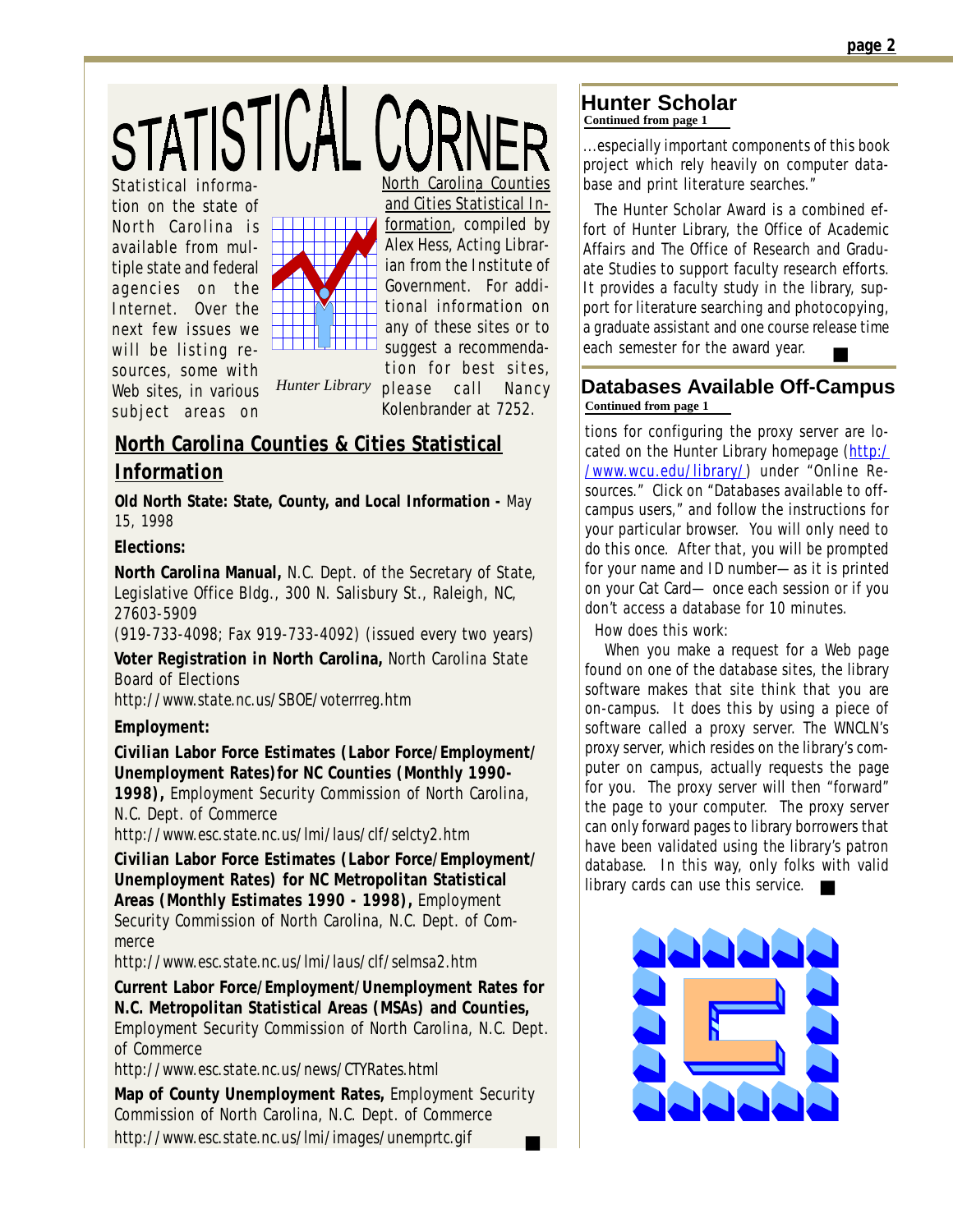# **The Map Room and GIS**

*by Anita Oser, Map Librarian*

 GIS is one of the buzzwords of the day. But how many people really know what GIS stands for and what it does? The acronym GIS translates into Geographic Information System. The geographic component is a mapping program that allows you to show on a map the spatial distribution of data, for example the variation in population density over an area. The Information System component is a database management system that allows you to manipulate data contained in tables, i.e., *.dbf* files. When you put these two components together you have a powerful spatial analysis system. It makes it possible to not only represent the spatial distribution of data on a map, but it also allows you to manipulate the data in many different ways and then map the various results. What took hours to achieve in the past can now be done in minutes. But there is a catch, and that catch is the availability and compatibility of data to be mapped. A GIS system allows you to manipulate data, but it does not create the data for you. Data collection is the most labor intensive and costly aspect of GIS. It is not only important that the data collected is accurate, but it must also be georeferenced, the process of tying data to its spatial location. This can be in the form of latitude/ longitude readings, street addresses, zip codes, area codes, etc. It all depends on how specific you want to be in locating your data. A latitude/longitude reading, for example, is a more specific location than a zip code.

 Who has need for such powerful spatial analysis capabilities? Anyone who works with data that has a spatial component. The US Fish and Wildlife Service and the US Forest Service were two of the first agencies to experiment with GIS. Since then its use has invaded many areas of our lives. Public utilities use it to keep up with



their vast networks. Cities use it for planning urban development, maintaining infrastructures, providing police protection, etc. Transportation providers, such as UPS and FedEx, use it to route their cargo. GIS is also heavily used in marketing to identify new markets and to identify the characteristics of these markets. You can rest assured that GIS played a role in locating the Wal-Mart in Sylva. Or have you ever been the recipient of a survey call and were asked for your zip code? Ever wondered why they wanted to know? Now you know. You became a part of a marketing database for use with a GIS system.

 So how does the Map Room fit into this scenario? Obviously not big time like the examples above, but GIS plays a legitimate role in the operation of the Map Room. For one thing it is a tremendous help in answering the needs of those students who need an 8.5 x 11 inch map of the Seychelles, for example, to include in a report they are writing. Ever tried to find one? Then there are the more sophisticated needs of patrons that require not only a map but also thematic data to go along with the map. A most recent development in the Map Room is that soon we will be able to post interactive maps on the Web so that patrons can access them even from their homes. The potential for this capability is great. Several groups on campus have already expressed an interest in using it. Definitely exciting times in the Map Room!

■

# **A chance to tell us how we are doing!**

*by Clarissa Fisher, Administrative Librarian*

Hunter Library will be conducting a survey in the very near future to determine faculty perceptions of the library's services. This survey will assist the library in responding to information needs both for teaching and research. Faculty will be assisting the library to adjust to change by giving this survey their timely, thoughtful consideration.

■

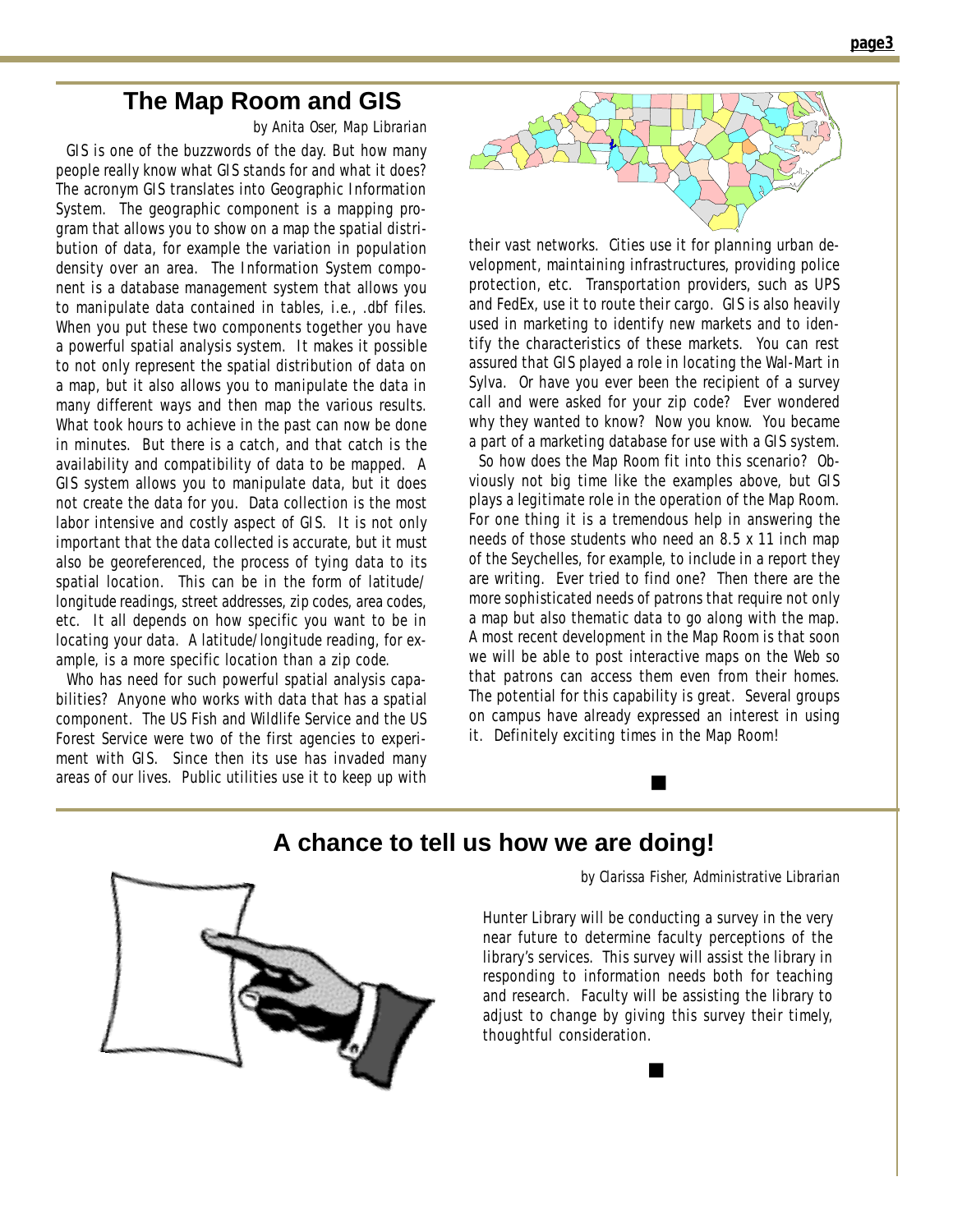### **PC Tip'o' the Week! AutoFormatting in Word 97**

*by Robin Hitch, Computer Support Technician* 7 *with assistance from Microsoft*

 Have you gotten frustrated when editing and formatting a document in Word 97? If so, you are not alone. The most common complaints heard by **IS** (**I**nformation **S**ystems) staff using Microsoft's Office Professional is "Why can't I select part of a word?" and "Why won't this program let me format a list the way I want to?" These common questions can be answered with AutoFormat. This feature of Word 97 can be very intrusive but with a little understanding and training can be effectively productive to your individual style.

 By default, when you are selecting a block of text in Word, the selection block advances by a whole word at a time as you drag the cursor over the text. For example, suppose you want to change "this text" to read "these words". When you try to highlight "is text", so you can type "ese words" in its place, Word selects the entire word "this."

 If you, like me, find this feature annoying, turn it off! A simple option selection lets Word know you want to select partial words. Choose Tools | Options... click on the Edit tab, and deselect the Automatic Word Selection check box. Click OK to return to your document. This will prevent Word from Auto Selecting Whole Words.

 Maybe that feature never was a problem for you. However, if having it automatically change words and formatting is what gets your blood pressure soaring, you can change this option also. Choose Tools | AutoCorrect. In the resulting AutoCorrect dialog box you'll see two tabs related to Word's AutoFormat feature ("*AutoFormat As You Type*" and "*AutoFormat*"). But, it isn't very clear how to turn on or off all the settings of these two features. In addition, when you select the different tabs,



slightly different controls appear to indicate the context of AutoFormatting "in general" versus Auto Formatting "as you type." This can be confusing.

 The settings that appear when you select the AutoFormat tab take effect when you click *AutoFormat* on the Format menu. The settings that appear when you select the *AutoFormat As You Type* tab take ef-

fect as soon as you click OK and start typing in the document. To disable *AutoFormat As You Type*, you must clear all the settings that appear below it: On the Tools menu, click AutoCorrect. Select the *AutoFormat As You Type* tab. Clear (remove the check marks from) all the settings under Apply As You Type, Replace As You Type and Automatically As You Type. Click OK. This will turn off all the AutoFormat features in Microsoft Word 97.

■ Work with the different settings and select the ones that may be helpful to you. If you removed all the checks and believe that the feature is off but find it still taking control, ask the Office Assistant for more information about why Word may still AutoFormat your document. Click the Office Assistant, and type "Why is Word still AutoFormatting my document?" Click Search, click "Troubleshoot automatic formatting changes", and then click to view "I've turned off automatic formatting options, and Word is still automatically formatting my document." Understanding the features along with using the Office Assistant should give you some avenues of direction to take without escalating your blood pressure to new heights, while at the same time customizing these features to fit your needs.

# **Friends of Hunter Library**

 The Friends of Hunter Library have recently concluded their annual telephone campaign to raise funds for special projects. With the assistance of the University Advancement office, members of FHL were called and asked not just to renew their membership—but to give an additional amount, which will be used to fund special acquisitions.

 Over the past several years, the FHL has donated several thousand dollars to the Cherokee Phoenix project and other special projects that have made Hunter Library a repository of a number of very special collections! In fact, when you have some extra time, you might want to

*by Linda Gillman* visit Special Collections and revisit the past!

 As those of us who are active in Friends have often said, "we are small but mighty!" The reality is that Friends is a *growing organization*, having added a number of new members during 1998. FHL has also added several new dynamic board members, who bring new energy and new talent to the organization. If you are one of those folks out there who haven't joined Friends yet; we invite you

■

to do so today! Its so easy—just make out a check to Friends of Hunter Library for \$15 (per person) and send it to Friends, Hunter Library, WCU, Cullowhee, NC 28723.

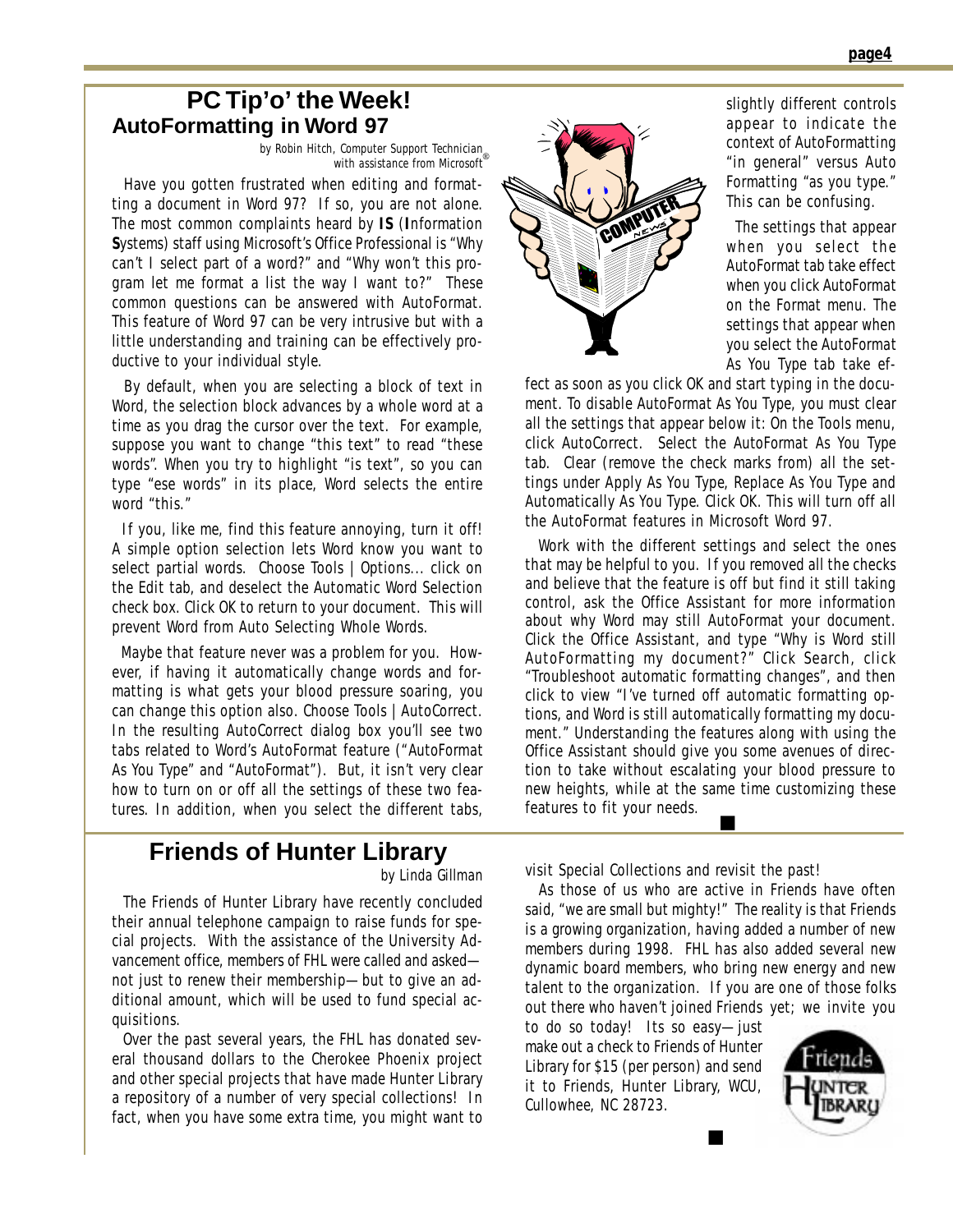Hunter Library welcomes

**Paulina Barrier** to the position of State Documents Library Assistant in the Documents Unit. Paulina is responsible for checking in state depository serials and supervising a student assistant who processes and shelves state documents. Paulina evaluates North Carolina websites making recommendations for new sites to include on



///New Employee/// *Paulina Barrier* 1 2 1234567890123456789012

the unit's web page. She will also be working with the Marcive Serials Backfile project.

■ Paulina is from Freetown, Sierra leone, where she obtained a Higher Teachers Certificate (H.T.C.) at Milton Margai Teachers College in Goderrich, Sierra Leone. She is currently working towards the A.A.S. degree in accounting at SCC. Paulina resides in Cullowhee with her husband Danny, a Police Officer at WCU, and her 7 month old daughter, Nyla.

# **Reference Adds New Resources**

*by Roger Stelk, Director of Public Services*

 The Reference Unit of Hunter Library has recently added two new online history databases and a 200+ volume collection that focuses on literary biographies. The specifics follow:

 *America: History and Life* — an important research tool for those engaged in the study of North American history or culture. This database abstracts articles and dissertations on the history of the U.S. and Canada as well as articles that consider our current culture. This title also provides indexing to reviews of books, videos, films, and non-print media. Over 2200 serial publications are indexed, from 1964 to the present.

 *Historical Abstracts* — for those involved in history research outside of North America, this is one of the standard research tools. Selectively indexes over 2200 journals as well as dissertations and books. Covers world history from 1450 to the present; indexing begins in 1954.

# Recent Publications<br>& Presentations of<br>Faculty & Staff

Next time you are in the library, take a look at what your colleagues have had published last year. The display case is located in front of the stairwell in the Reference area. Publications from a wide range of departments were submitted this year for the display, which is usually held each January-February. It is always interesting, and sometimes inspiring, to see the "finished product" of your colleague's research endeavors. This year we think that you will be impressed.



 Both of the above titles are available by selecting Online Resources from the Hunter Library homepage. *America: History and Life* allows up to six simultaneous users. The *Historical Abstracts* licensing agreement only allows for one user at a time.

 Finally, more than 200 volumes of the *Dictionary of Literary Biography* have been added to the Reference

collection. Each volume of this set consists of collected essays devoted to a single type, genre, geographic area or time period. The essays generally combine biographical and critical aspects of the author and his or her work. Emphasis is also given to the writer's historical importance and influence.

■